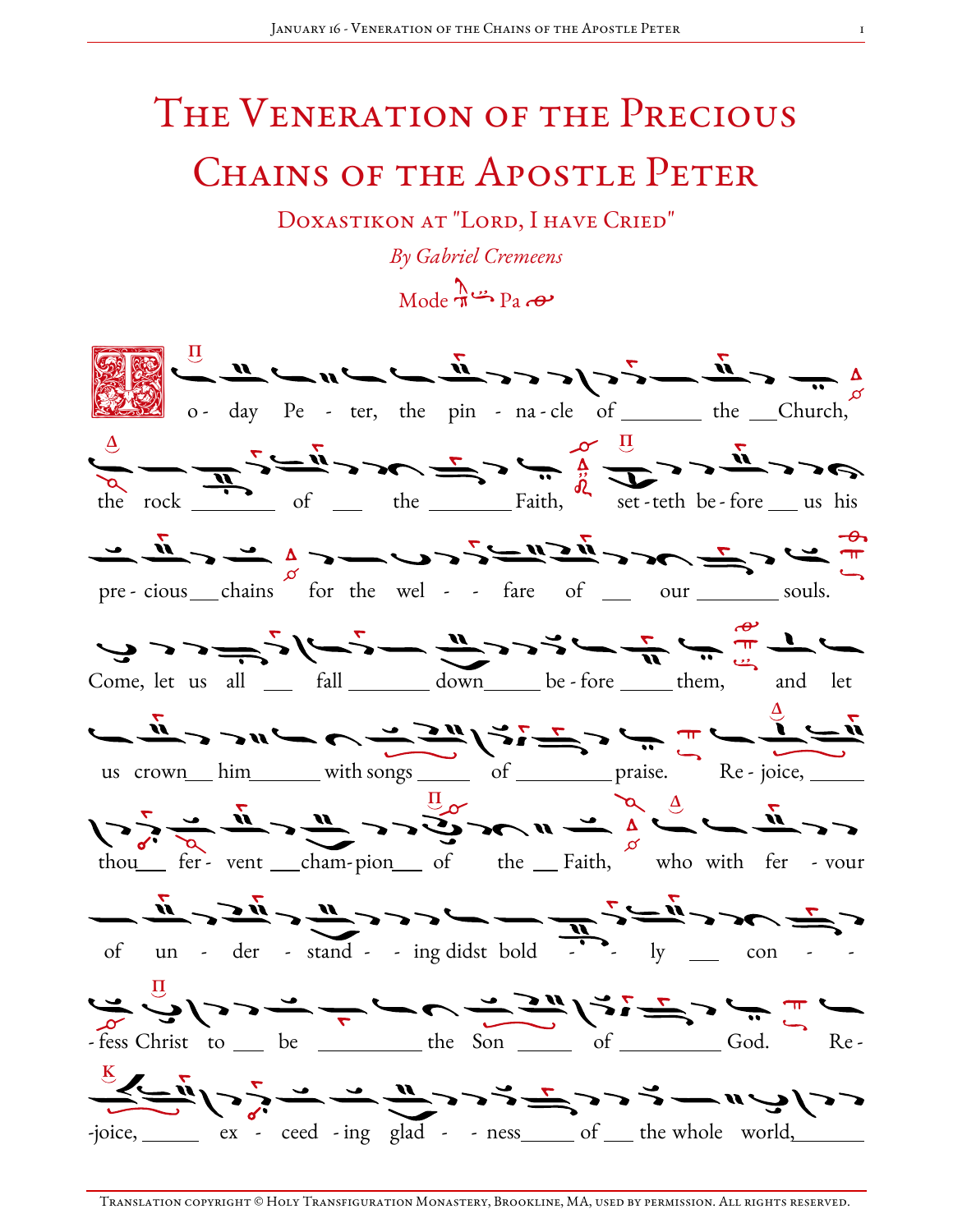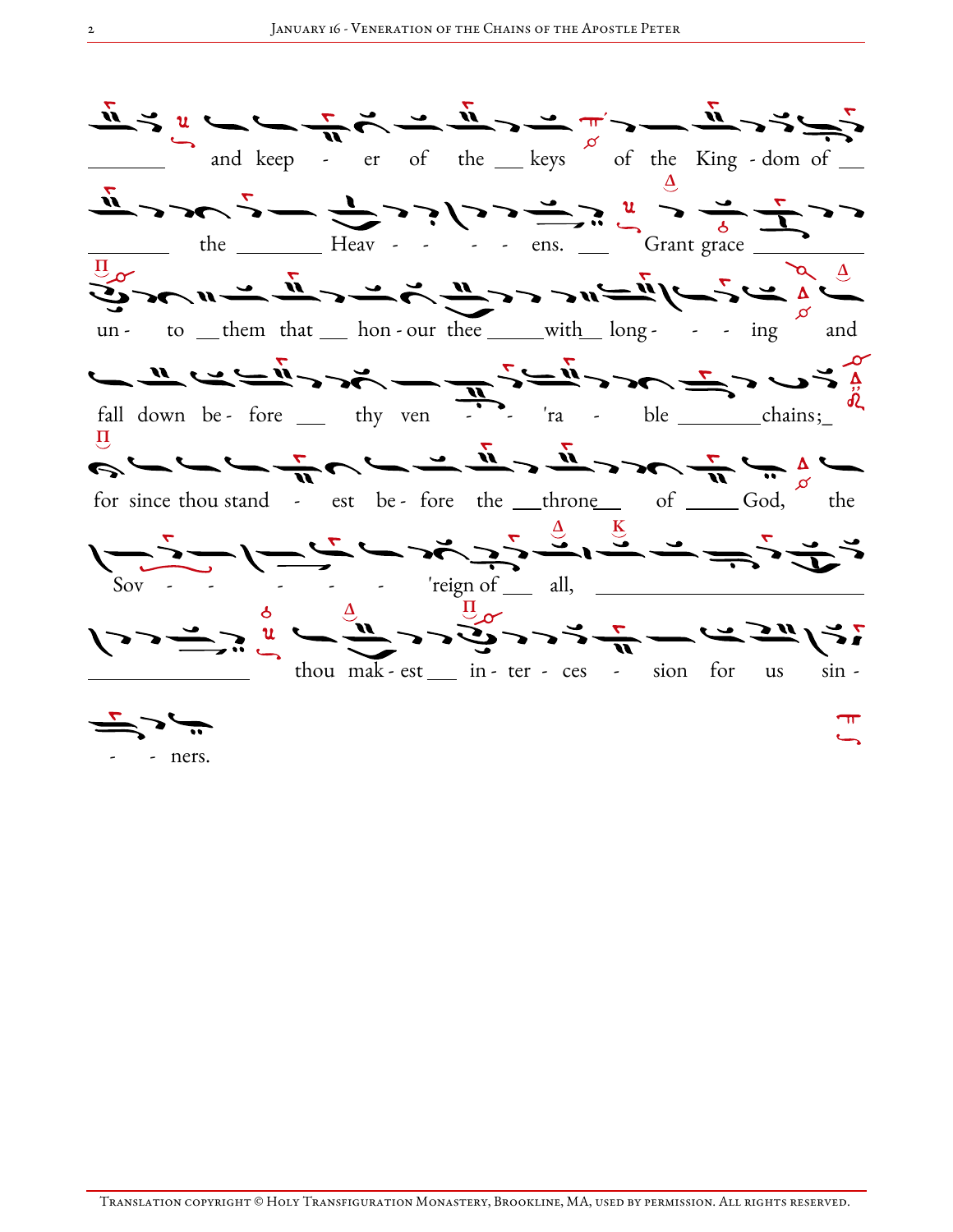DOXASTIKON AT THE APOSTICHA

By Gabriel Cremeens  $\text{Mode } \frac{\Lambda}{\Lambda}$ <sup>2</sup> Pa  $\Theta$  $\frac{1}{\sqrt{2}}$   $\frac{1}{\sqrt{2}}$   $\frac{1}{\sqrt{2}}$   $\frac{1}{\sqrt{2}}$   $\frac{1}{\sqrt{2}}$   $\frac{1}{\sqrt{2}}$   $\frac{1}{\sqrt{2}}$   $\frac{1}{\sqrt{2}}$   $\frac{1}{\sqrt{2}}$   $\frac{1}{\sqrt{2}}$   $\frac{1}{\sqrt{2}}$   $\frac{1}{\sqrt{2}}$   $\frac{1}{\sqrt{2}}$   $\frac{1}{\sqrt{2}}$   $\frac{1}{\sqrt{2}}$   $\frac{1}{\sqrt{2}}$   $\frac{1}{\sqrt{2}}$   $\frac{1}{\alpha}$  and  $\frac{1}{\alpha}$  and  $\frac{1}{\alpha}$  and  $\frac{1}{\alpha}$  and  $\frac{1}{\alpha}$  and  $\frac{1}{\alpha}$  and  $\frac{1}{\alpha}$  and  $\frac{1}{\alpha}$  and  $\frac{1}{\alpha}$  and  $\frac{1}{\alpha}$  and  $\frac{1}{\alpha}$  and  $\frac{1}{\alpha}$  and  $\frac{1}{\alpha}$  and  $\frac{1}{\alpha}$  and  $\frac{1}{\alpha}$   $\frac{1}{\sqrt{2}}$   $\frac{1}{\sqrt{2}}$   $\frac{1}{\sqrt{2}}$   $\frac{1}{\sqrt{2}}$   $\frac{1}{\sqrt{2}}$   $\frac{1}{\sqrt{2}}$   $\frac{1}{\sqrt{2}}$   $\frac{1}{\sqrt{2}}$   $\frac{1}{\sqrt{2}}$   $\frac{1}{\sqrt{2}}$   $\frac{1}{\sqrt{2}}$   $\frac{1}{\sqrt{2}}$   $\frac{1}{\sqrt{2}}$   $\frac{1}{\sqrt{2}}$   $\frac{1}{\sqrt{2}}$   $\frac{1}{\sqrt{2}}$   $\frac{1}{\sqrt{2}}$   $\frac{1}{\sqrt{2}}$   $\frac{1}{\sqrt{2}}$   $\frac{1}{\sqrt{2}}$   $\frac{1}{\sqrt{2}}$   $\frac{1}{\sqrt{2}}$   $\frac{1}{\sqrt{2}}$   $\frac{1}{\sqrt{2}}$   $\frac{1}{\sqrt{2}}$   $\frac{1}{\sqrt{2}}$   $\frac{1}{\sqrt{2}}$   $\frac{1}{\sqrt{2}}$   $\frac{1}{\sqrt{2}}$   $\frac{1}{\sqrt{2}}$   $\frac{1}{\sqrt{2}}$   $\frac{1}{\sqrt{2}}$   $\frac{1}{\sqrt{2}}$   $\frac{1}{\sqrt{2}}$   $\sum_{-1y}$  del  $\sum_{i}$   $\sum_{i}$   $\sum_{i}$   $\sum_{i}$   $\sum_{i}$   $\sum_{i}$   $\sum_{i}$   $\sum_{i}$   $\sum_{i}$   $\sum_{i}$   $\sum_{i}$   $\sum_{i}$   $\sum_{i}$   $\sum_{i}$   $\sum_{i}$   $\sum_{i}$   $\sum_{i}$   $\sum_{i}$   $\sum_{i}$   $\sum_{i}$   $\sum_{i}$   $\sum_{i}$   $\sum_{i}$   $\sum_{i}$   $\sum_{i}$   $\sum_{i}$ of mal  $\sim$   $\frac{1}{2}$  and  $\frac{1}{2}$  dies,  $\frac{1}{2}$  for the com-fort of the  $\frac{1}{2}$  and  $\frac{1}{2}$  $\frac{11}{\sqrt{2}}$ >> $\frac{1}{\sqrt{2}}$ ,  $\frac{1}{\sqrt{2}}$ ,  $\frac{1}{\sqrt{2}}$ ,  $\frac{1}{\sqrt{2}}$ ,  $\frac{1}{\sqrt{2}}$ ,  $\frac{1}{\sqrt{2}}$ ,  $\frac{1}{\sqrt{2}}$ ,  $\frac{1}{\sqrt{2}}$ ,  $\frac{1}{\sqrt{2}}$ ,  $\frac{1}{\sqrt{2}}$ ,  $\frac{1}{\sqrt{2}}$ ,  $\frac{1}{\sqrt{2}}$ ,  $\frac{1}{\sqrt{2}}$ ,  $\frac{1}{\sqrt{2}}$ ,  $\frac{1}{\sqrt{2$ جسم احساب شرح المستعمل المستعمل السنة المستعمل السنة السنة السنة السنة السنة السنة السنة السنة السنة Come, let us all em-brace it, tossed.\_\_\_\_\_\_\_\_\_\_\_  $u$   $\frac{1}{2}$   $\frac{1}{2}$   $\frac{1}{2}$   $\frac{1}{2}$   $\frac{1}{2}$   $\frac{1}{2}$   $\frac{1}{2}$   $\frac{1}{2}$   $\frac{1}{2}$   $\frac{1}{2}$   $\frac{1}{2}$   $\frac{1}{2}$   $\frac{1}{2}$   $\frac{1}{2}$   $\frac{1}{2}$   $\frac{1}{2}$   $\frac{1}{2}$   $\frac{1}{2}$   $\frac{1}{2}$   $\frac{1}{2}$   $\frac{1}{2}$   $\frac{1}{2$ می<u>ت د د باخ پس شرکت شرکت شد د ملکو مست شر</u><br>محمد است د د باخ <del>برخ برخ شرکت شرکت شرکت می</del>  $\vdots$  ri-fied him:  $u \rightarrow u$ <br>By his prayers,  $u \rightarrow u$ ,  $v \rightarrow u$ ,  $v \rightarrow u$ ,  $v \rightarrow u$ ,  $v \rightarrow u$ ,  $v \rightarrow u$ ,  $v \rightarrow u$ ,  $v \rightarrow u$ ,  $v \rightarrow u$ ,  $v \rightarrow u$ ,  $v \rightarrow u$ ,  $v \rightarrow u$ ,  $v \rightarrow u$ ,  $v \rightarrow u$ ,  $v \rightarrow u$ ,  $v \rightarrow u$ ,  $v \rightarrow u$ ,  $v \rightarrow u$ ,  $v \rightarrow u$ ,  $v \rightarrow u$ ,  $v \rightarrow u$ ,  $v \rightarrow u$ ,  $v \rightarrow u$ ,  $v \rightarrow u$ ,  $v \rightarrow u$